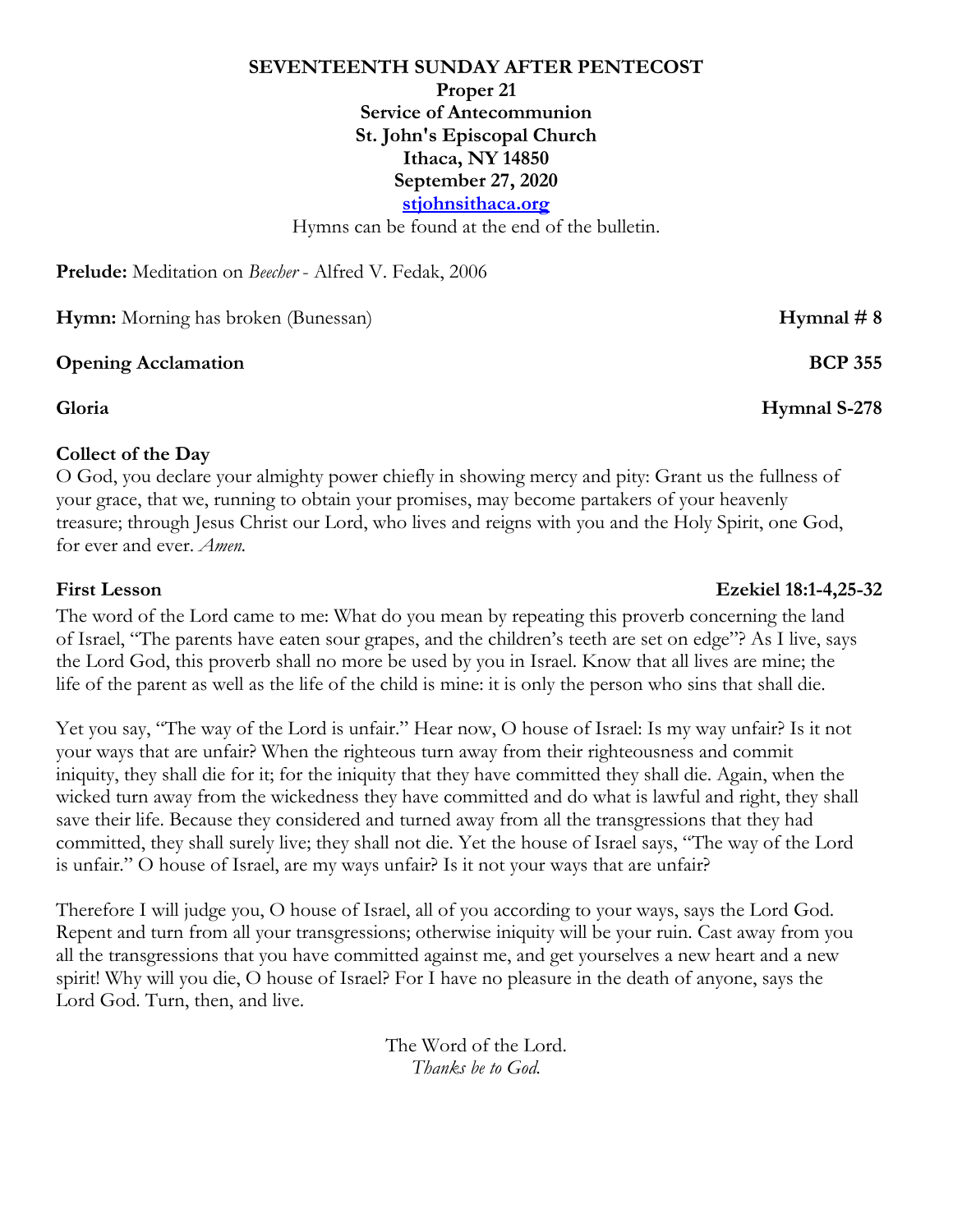### **Psalm 25:1-8**

# Ad te, Domine, levavi

- 1 To you, O Lord, I lift up my soul; my God, I put my trust in you; \* let me not be humiliated, nor let my enemies triumph over me.
- 2 Let none who look to you be put to shame; \* let the treacherous be disappointed in their schemes.
- 3 Show me your ways, O Lord, \* and teach me your paths.
- 4 Lead me in your truth and teach me, \* for you are the God of my salvation; in you have I trusted all the day long.
- 5 Remember, O Lord, your compassion and love, \* for they are from everlasting.
- 6 Remember not the sins of my youth and my transgressions; \* remember me according to your love and for the sake of your goodness, O Lord.
- 7 Gracious and upright is the Lord; \* therefore he teaches sinners in his way.
- 8 He guides the humble in doing right \* and teaches his way to the lowly.

#### **Epistle Philippians 2:1-13**

If then there is any encouragement in Christ, any consolation from love, any sharing in the Spirit, any compassion and sympathy, make my joy complete: be of the same mind, having the same love, being in full accord and of one mind. Do nothing from selfish ambition or conceit, but in humility regard others as better than yourselves. Let each of you look not to your own interests, but to the interests of others. Let the same mind be in you that was in Christ Jesus,

who, though he was in the form of God, did not regard equality with God as something to be exploited, but emptied himself, taking the form of a slave, being born in human likeness. And being found in human form, he humbled himself and became obedient to the point of death- even death on a cross.

Therefore God also highly exalted him and gave him the name that is above every name, so that at the name of Jesus every knee should bend, in heaven and on earth and under the earth, and every tongue should confess that Jesus Christ is Lord, to the glory of God the Father.

Therefore, my beloved, just as you have always obeyed me, not only in my presence, but much more now in my absence, work out your own salvation with fear and trembling; for it is God who is at work in you, enabling you both to will and to work for his good pleasure.

> The Word of the Lord. *Thanks be to God.*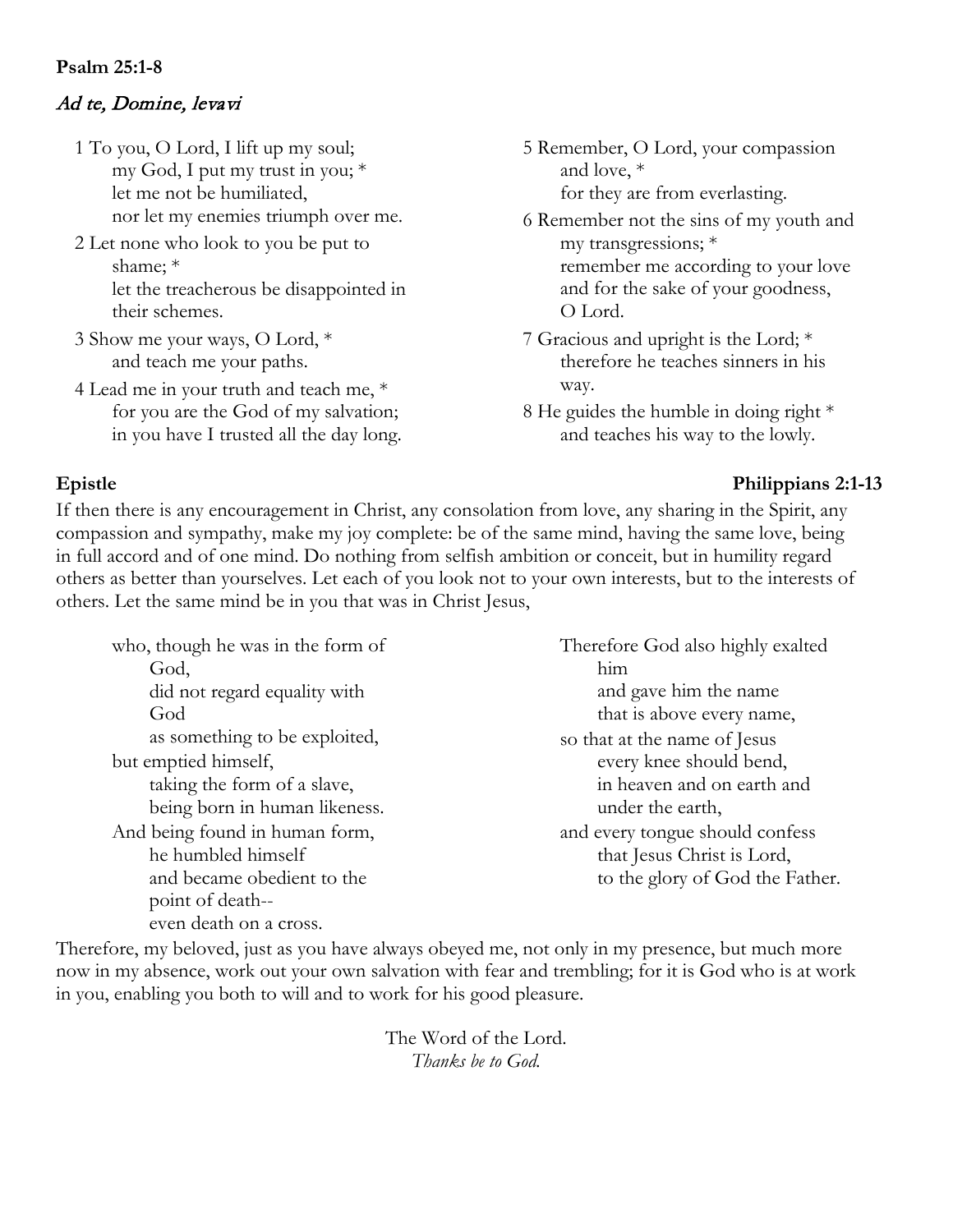# The Gospel of our Lord Jesus Christ according to Matthew. *Glory to you, Lord Christ.*

When Jesus entered the temple, the chief priests and the elders of the people came to him as he was teaching, and said, "By what authority are you doing these things, and who gave you this authority?" Jesus said to them, "I will also ask you one question; if you tell me the answer, then I will also tell you by what authority I do these things. Did the baptism of John come from heaven, or was it of human origin?" And they argued with one another, "If we say, 'From heaven,' he will say to us, 'Why then did you not believe him?' But if we say, 'Of human origin,' we are afraid of the crowd; for all regard John as a prophet." So they answered Jesus, "We do not know." And he said to them, "Neither will I tell you by what authority I am doing these things.

"What do you think? A man had two sons; he went to the first and said, 'Son, go and work in the vineyard today.' He answered, 'I will not'; but later he changed his mind and went. The father went to the second and said the same; and he answered, 'I go, sir'; but he did not go. Which of the two did the will of his father?" They said, "The first." Jesus said to them, "Truly I tell you, the tax collectors and the prostitutes are going into the kingdom of God ahead of you. For John came to you in the way of righteousness and you did not believe him, but the tax collectors and the prostitutes believed him; and even after you saw it, you did not change your minds and believe him.

> The Gospel of the Lord. *Praise to you, Lord Jesus Christ.*

| Sermon                                                                                                                          | The Rev. Megan Castellan |
|---------------------------------------------------------------------------------------------------------------------------------|--------------------------|
| <b>The Nicene Creed</b>                                                                                                         | <b>BCP 358</b>           |
| <b>Prayers of the People: Form III</b>                                                                                          | <b>BCP 387</b>           |
| Father, we pray for your holy Catholic Church;<br>That we all may be one.                                                       |                          |
| Grant that every member of the Church may truly and humbly serve you;<br>That your Name may be glorified by all people.         |                          |
| We pray for all bishops, priests, and deacons;<br>That they may be faithful ministers of your Word and<br>Sacraments.           |                          |
| We pray for all who govern and hold authority in the nations of the world;<br>That there may be justice and peace on the earth. |                          |
| $C_{\text{tree}}$ is one on to do roughlin all that we undertake                                                                |                          |

Give us grace to do your will in all that we undertake; *That our works may find favor in your sight.*

Have compassion on those who suffer from any grief or trouble; *That they may be delivered from their distress.*

Give to the departed eternal rest. *Let light perpetual shine upon them.*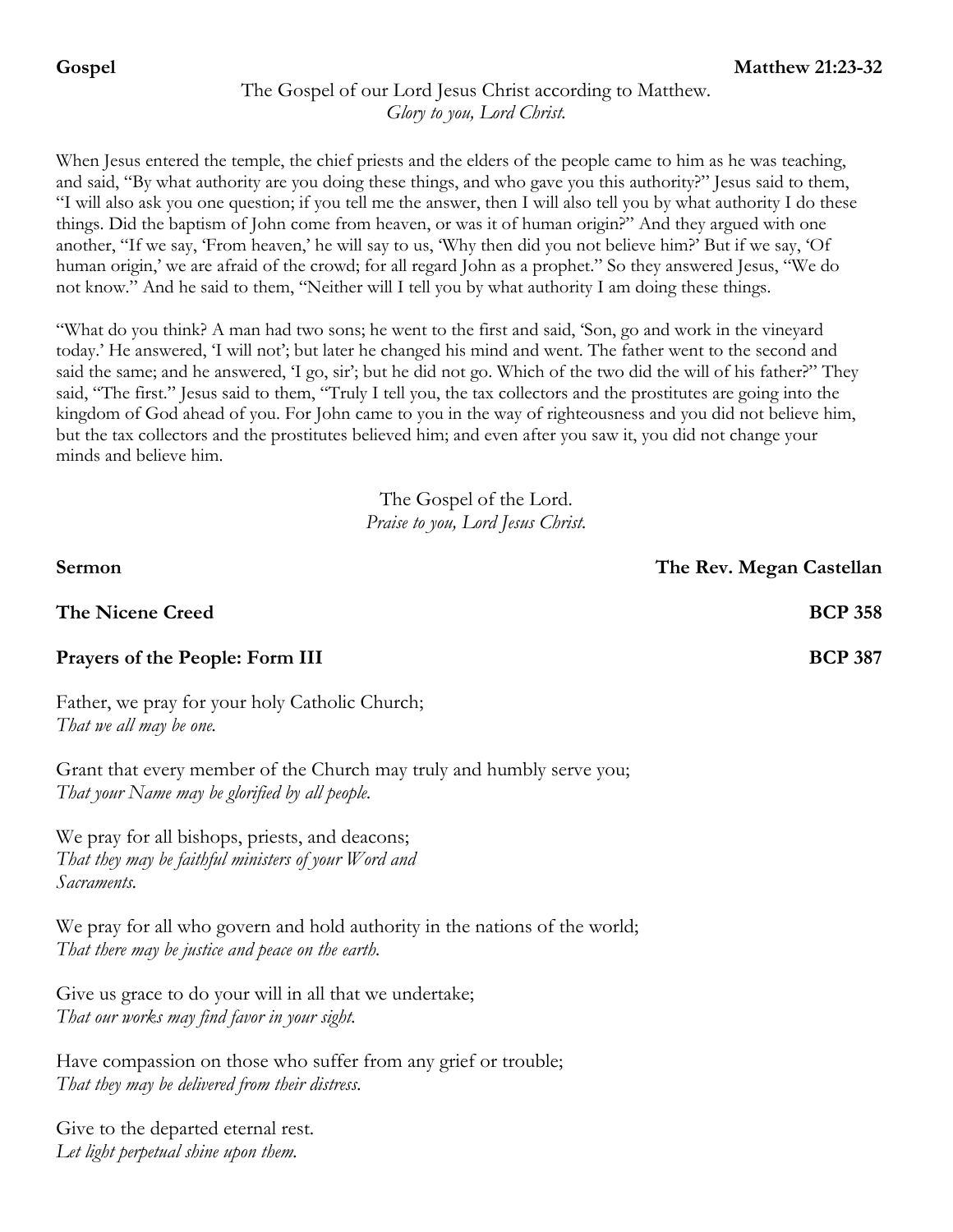We praise you for your saints who have entered into joy; *May we also come to share in your heavenly kingdom.*

|           |          | For the special needs and concerns of our congregation, and especially for: |          |              |       |
|-----------|----------|-----------------------------------------------------------------------------|----------|--------------|-------|
| Wes       | Richard  | John                                                                        | Joyce    | Heather      | Joell |
| Jean      | Dhara    | Kathleen                                                                    | Sue      | Mary         | Linda |
| Susan     | Julee    | Theodore                                                                    | Skip     | <b>Jimmy</b> | Mary  |
| Joan      | Lorraine | Paul                                                                        | Jeanette | Ruth         |       |
| CeCe      | Edith    | Louis                                                                       | Virginia | June         |       |
| Elizabeth | Libby    | Kay                                                                         | Sara     | Clare        |       |

For those celebrating the anniversary of their birth this week: Miles Herman, Julie Carter, Gillean Richardson

| The Lord's Prayer                                        | <b>BCP 364</b> |
|----------------------------------------------------------|----------------|
| <b>Hymn:</b> There's a wideness in God's mercy (Beecher) | Hymnal $#470$  |
| Peace                                                    |                |
| Dismissal                                                |                |

**Postlude** Variations on *Bunessan* - Charles Callahan, 2006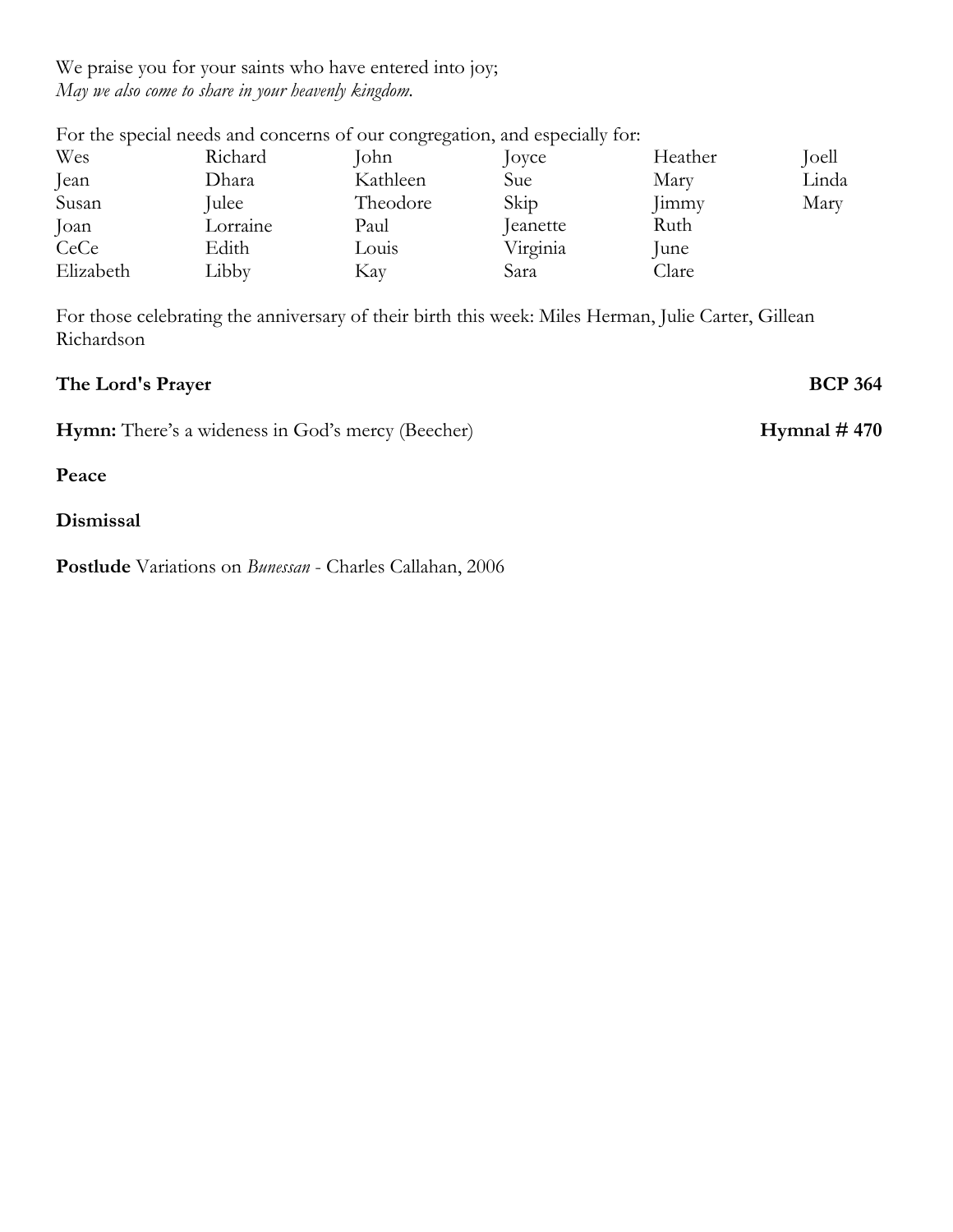

The Hymnal 1982, Copyright © 1985 by The Church Pension Fund. All rights reserved. Used by permission. OneLicense # A-724223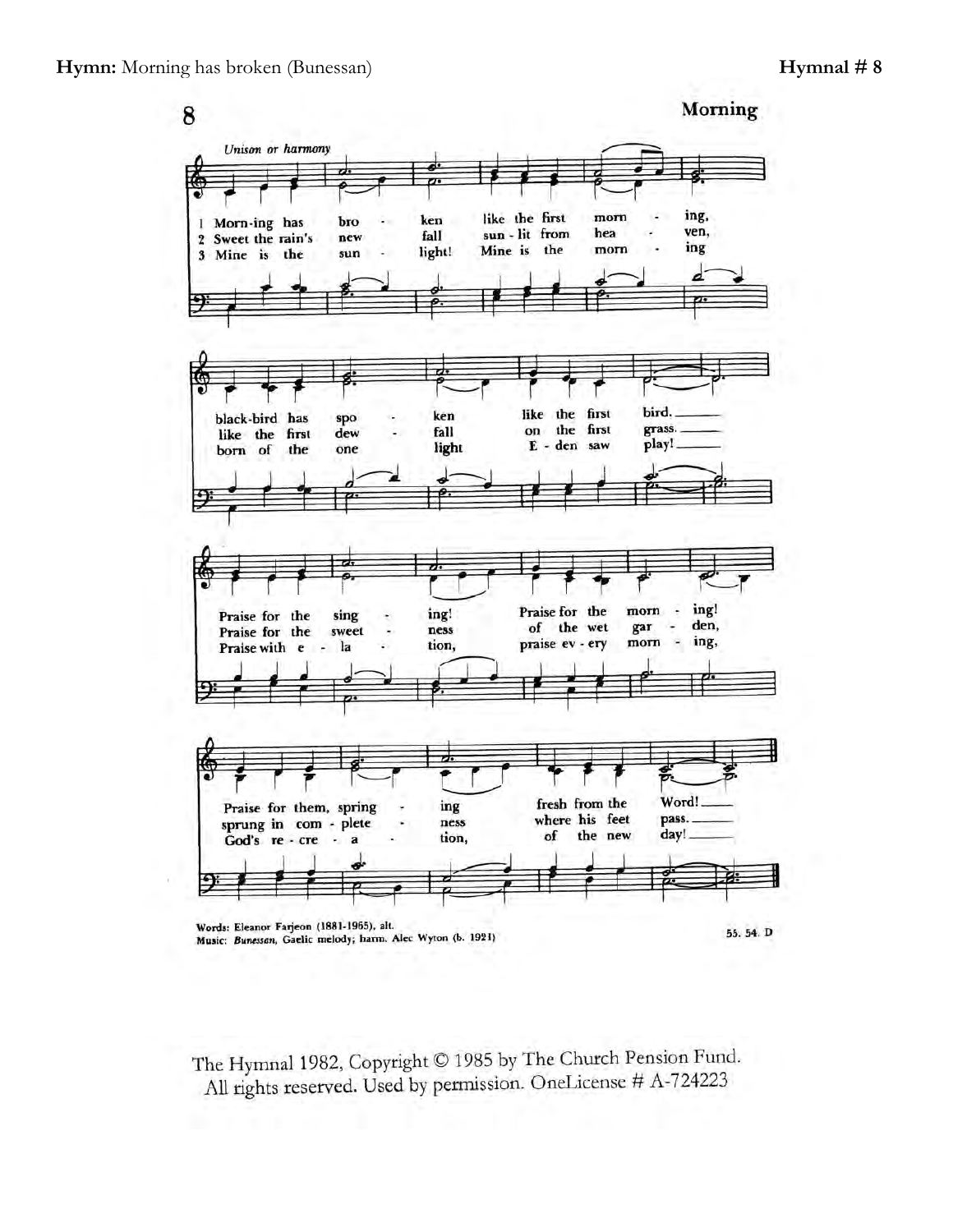S 278 **Canticle 20 Glory** to God Gloria in excelsis 1.  $Glo - ry$  to  $God$  in the high - est, and  $\overline{\mathcal{A}}$ Ď  $\overline{\mathfrak{b}}$  $b$ . 2. Lord God, heaven - ly King, al peace to his peo - ple on earth.  $\overline{\mathbf{y}}$ ₩ Ŕ give you thanks, we and Fa - ther, might - y God we wor - ship you, we ᆏ for 3. Lord Christ, your glo ry. Je  $-$  sus praise you i.  $\overline{P}$ Lord God, on - ly Son of the Fa - ther, Lamb of God, 4.you a - way the  $of$ the world: have mer on us; take sin cy Ŧ of the 5. you are seat - ed at the right hand Fa - ther: re 6. For prayer. ceive our  $\rightarrow$ a - lone are the Ho ly One, a - lone are the Lord, you you be:  $\overline{b\rho}$  $b$ d Christ, with the High, the Most Je  $-$  sus 7. you a - lone are 긓 ಕ  $1<sub>y</sub>$ in the glo of  ${\bf Ho}$ Spi - rit,  $+$  ry  $\sim$  $\overline{\mathcal{P}}$ God the Fa  $\lambda$ ther. A men.  $\overline{\phantom{a}}$ Setting: William Mathias (b. 1934)

The Hymnal 1982, Copyright © 1985 by The Church Pension Fund. All rights reserved. Used by permission. OneLicense # A-724223

ä,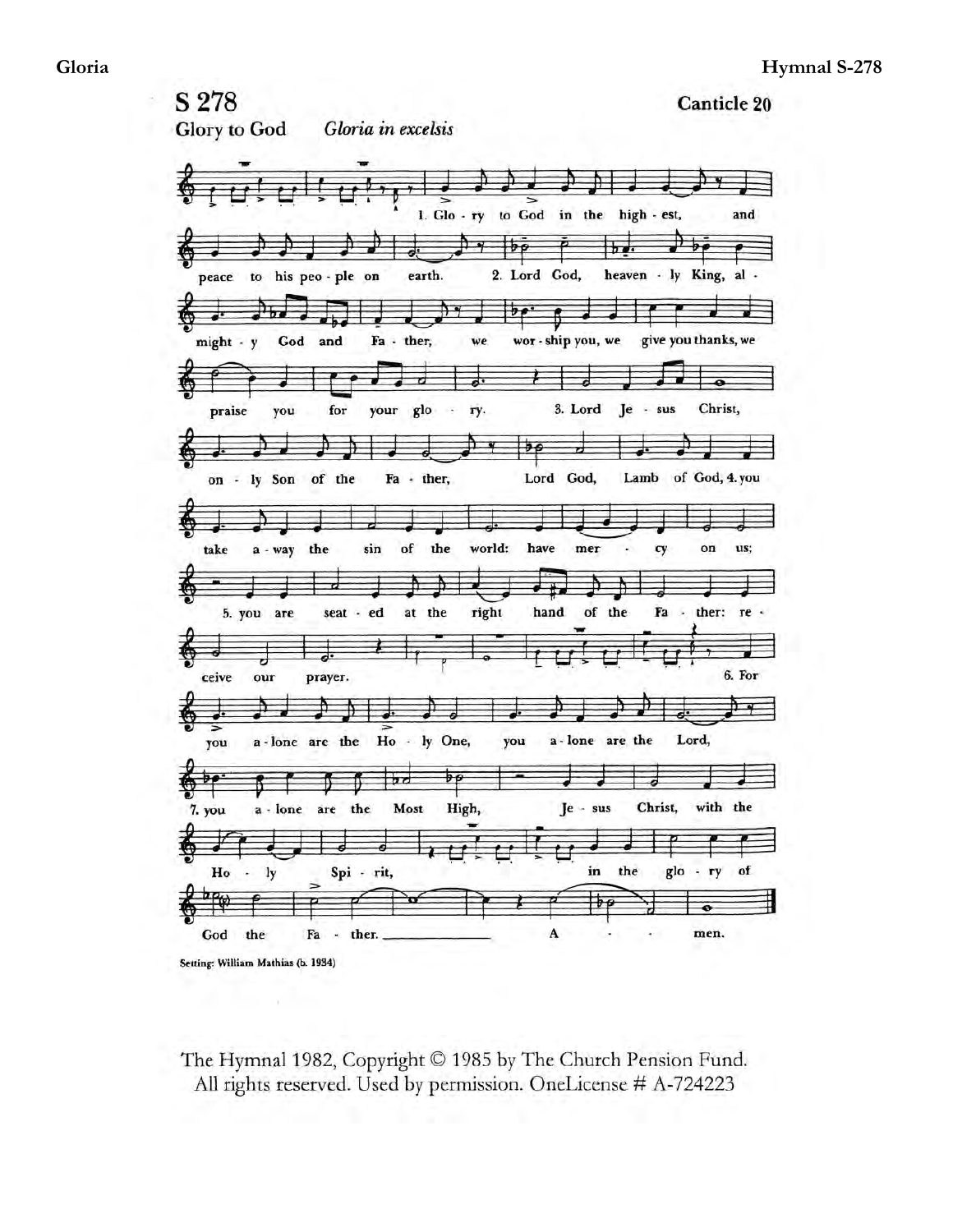470

Jesus Christ our Lord



The Hymnal 1982, Copyright © 1985 by The Church Pension Fund. All rights reserved. Used by permission. OneLicense # A-724223